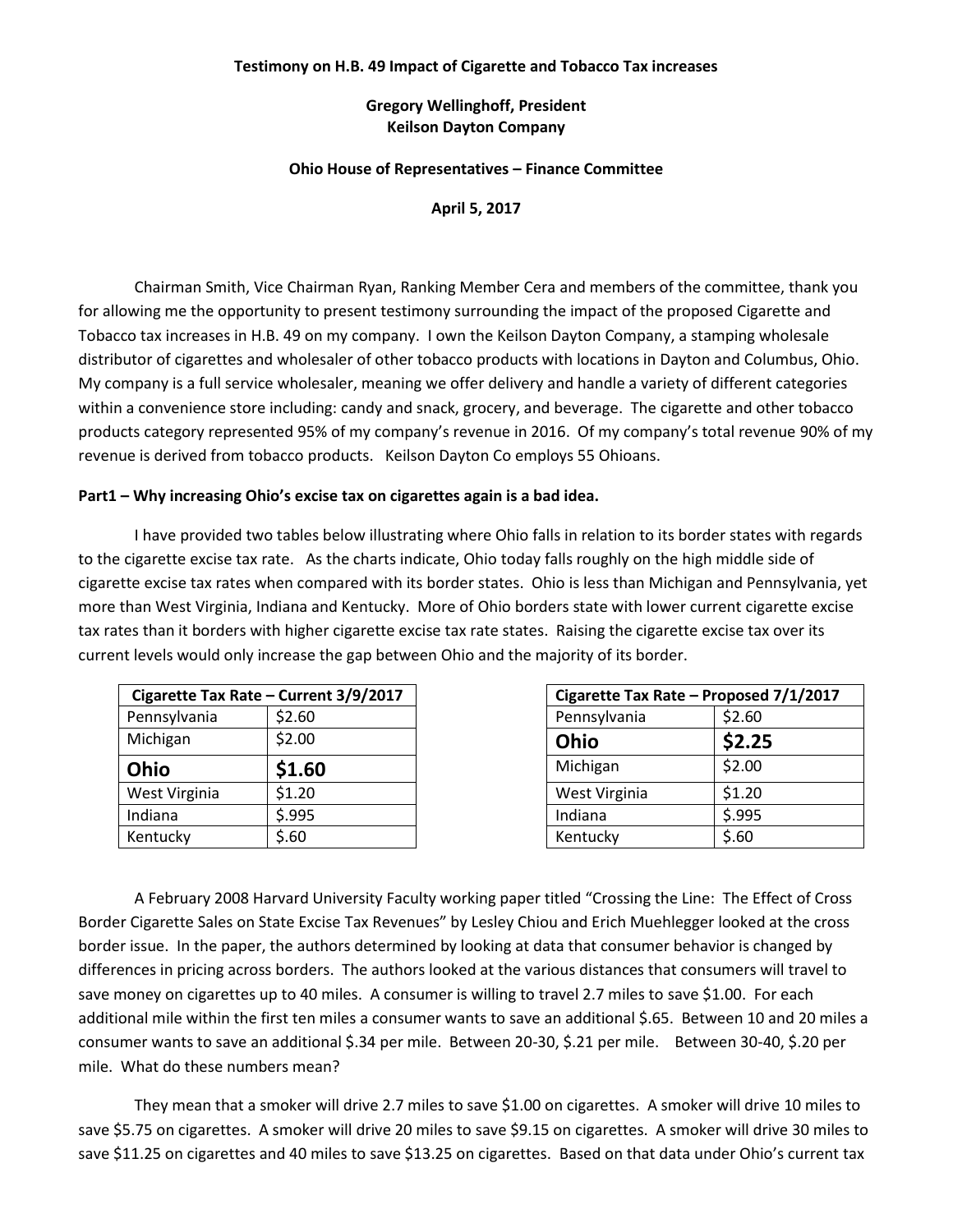rate this means that Ohio citizens who purchase cartons of cigarettes (10 packs) and live within approximately 7 miles of West Virginia are more likely to buy their cigarettes in West Virginia. Ohio citizens who are cigarette carton purchasers who live within 11 miles of Indiana are more likely to purchase their cigarettes in Indiana. Ohio citizens who are cigarette carton purchasers who live within 24 miles of the Kentucky are more likely to purchase their cigarettes in Kentucky. As someone who used to own a smoke shop in Milford, OH (approximately 15 miles from Kentucky) I can personally attest to this. I closed my store in 2014 after my lease was up due to low sales, primarily due to proximity to Kentucky. During my three years in Milford smokers who I spoke with told me over and over "I get my cigarettes in Kentucky". There is a silver lining today! Pennsylvania smokers who live within 24 miles of Ohio are more likely to travel to Ohio to make their cigarette carton purchases. Michigan smokers who live within approximately 7 miles of Ohio are more likely to buy their cigarettes in Ohio. Have you ever wondered why there is a disproportionate number of cigarette and liquor stores on the Kentucky side of the Ohio River compared to the Ohio side? Thus today under current rates, Ohio is already a net exporter of tax revenue to Kentucky, Indiana and West Virginia.

The other factor that we must look at is what other purchases do consumers make when they travel outside of Ohio to buy their cigarettes? Beer? Liquor? Perhaps lunch after the trip. Why only buy one carton of cigarettes if I had to travel to purchase them cheaper, why not stock up? In fact, stockpiling is a common practice for smokers who travel across state borders to make their cigarette purchases. They may buy three or four cartons for their own use and, may also pick up a few for their neighbor or relative.

Under HB49, Ohio becomes a higher cigarette tax state than Michigan and the mileages I illustrated in the prior paragraph only go up. Ohioans within 40 miles of Kentucky now become more likely to travel to Kentucky to buy their cigarettes. 40 miles means smokers in Dayton (my backyard) become now traveling outside of Ohio to make their cigarette purchases. Ohioans within 30 miles of Indiana become more likely to travel to Indiana to buy their cigarettes outside of Ohio. Ohioans within 24 miles of West Virginia become more likely to travel outside of Ohio to buy their cigarettes. Ohioans within 4 miles of Michigan become likely to travel to Michigan to buy their cigarettes, whereas today Michigan's citizens are traveling into Ohio to buy theirs. Ohio should still see some cross border traffic coming in from Pennsylvania to buy cigarettes in Ohio, but whereas before Pennsylvanians were more likely to come from 24 miles into the state, now it is likely that only smokers within 6.5 miles of Ohio will travel into Ohio to buy their cigarettes.

According to the US Census Bureau, in 2014 Ohio's population was 11,594,163. Of that population the US Census Bureau estimates that 3,239,159 Ohioans live in one of Ohio's border counties. The CDC estimates that 25.1% of Ohio's adult population smokes. Why do these statistics matter? These are the numbers of smokers who will be traveling outside of Ohio to purchase their cigarettes if HB49 increases the excise tax rate on cigarettes.

#### **Part 2 – Increased cigarette taxes, increased incentive for criminals!**

My company has seen an increase in cigarette theft following the 2015 cigarette tax increase. We used to have one-two incidents of criminal activity that affected my business each year, prior to the 2015 increase. In the subsequent 20 months I have had seven incidents of criminal acts targeting my company. As a result of the increased criminal activity we were forced to upgrade our security. In 2016 we spent \$30,967 on security for our two facilities alone. Nobody tries to break into distribution centers for candy or groceries.

August 2015 – At our Dayton warehouse a woman misrepresented herself as one of our customers in an attempt to pick up an order for that customer. The woman was apprehended by the Dayton Police Department and prosecuted.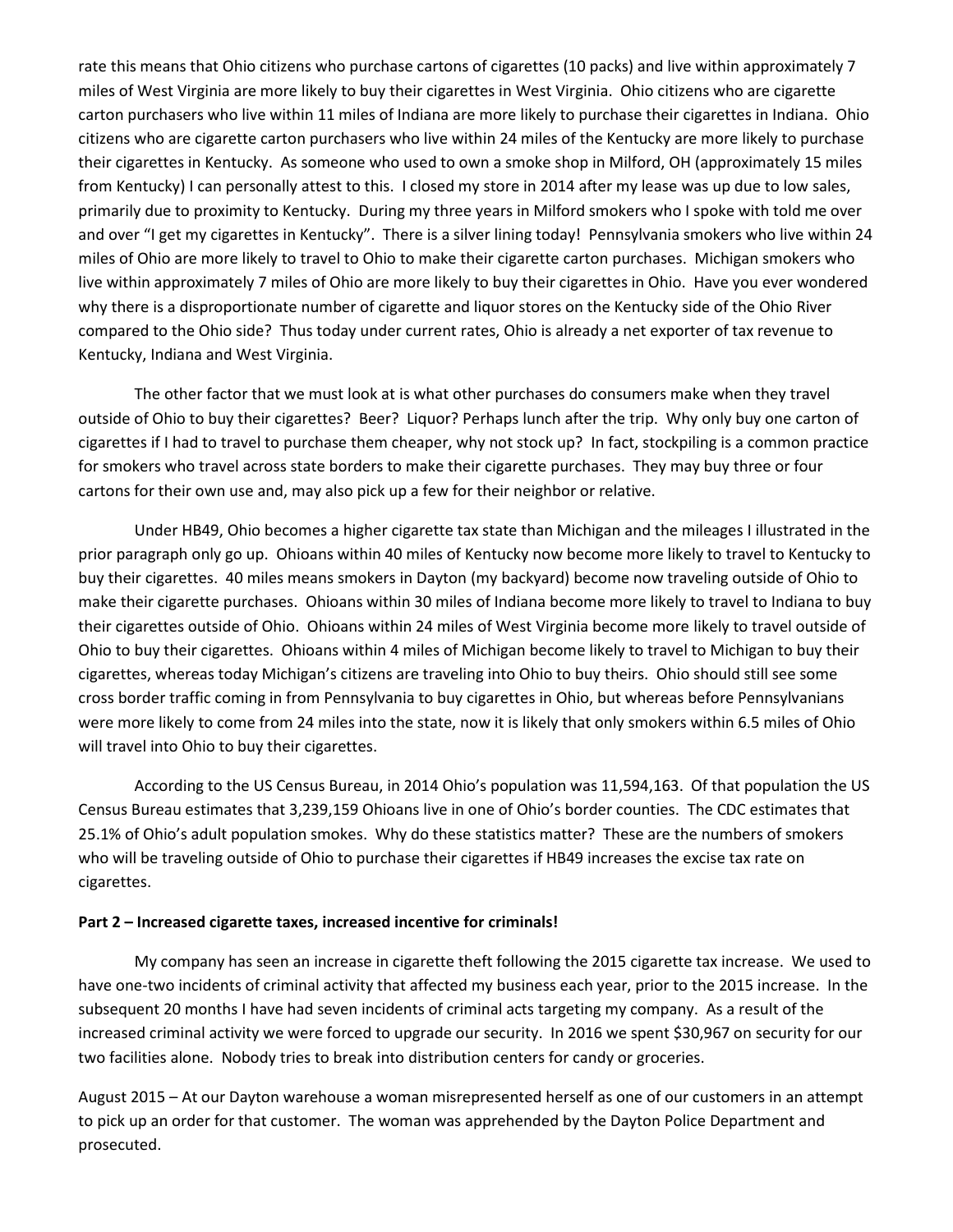April 2016 – One of our delivery van's in Columbus was broken into while our driver was inside of a store. Approximately \$5,000.00 in cigarettes was stolen and \$500.00 in damage was done to our van. Columbus Police did not find or arrest anyone in the crime.

May 2016 – One of our delivery's trucks in Middletown, OH was broken into while our driver was inside of a store. Approximately \$7,000.00 in cigarettes were stolen, \$25 in damage was done to our truck. The Butler County Sherriff's office did not find or arrest anyone despite us having a license plate of the vehicle the suspect's used in the crime.

May 2016 – Our facility in Columbus was broken into after hours by 5 male Spanish speaking subjects driving a vehicle with a Pennsylvania tag. They were unable to access our cigarettes in our warehouse but did approximately \$5,000.00 in damage to our office area attempting to access our warehouse. Columbus PD was unable to find or apprehend the subjects.

November 2016 – A male subject attempted to access our Columbus warehouse after hours by tampering with our driveway intrusion sensors. He was unable to access our facility. Columbus PD did not find the subject, although they did increase patrols around our facility.

December 2016 – Our facility in Columbus was broken into after hours by a single individual. The subject was unable to access our cigarettes in our warehouse but did approximately \$1,000.00 in damage to our offices.

February 2017 – Our facility in Dayton had an intruder break into our delivery trucks after hours on our lot. The individual was able to avoid Dayton PD and fled when they arrived on site, he was not apprehended.

# **Part 3 – What does a wholesaler actually do for the 1.8% stamping compensation they receive?**

When I hear comments from our tax commissioner about how it doesn't cost more to stamp just because the tax went up in 2015 I respectfully disagree. Please understand that wholesalers such as Keilson Dayton Co do more than just affix a stamp to a pack of cigarettes. We are the cigarette tax collection agent for the State of Ohio with regards to cigarettes. The stamp is merely a visible indicator that the tax on a pack of cigarettes has been paid.

The following are my costs associated with collecting the cigarette tax revenue for the state illustrated under the tax prior currently.

| Cost for stamping cigarettes under current \$1.60 per pack. |             |  |
|-------------------------------------------------------------|-------------|--|
| Initial machine cost amortized over 7 year useful           | \$8,680.67  |  |
| life. (6 year old machine = $$60,764.71$ )                  |             |  |
| Annual maintenance cost of machine.                         | \$7,012.04  |  |
| Labor cost of 1 full time employee to operate               | \$21,583.41 |  |
| machine.                                                    |             |  |
| State unemployment insurance cost of stamping               | \$54.00     |  |
| employee. (assuming good history)                           |             |  |
| Federal unemployment insurance cost of stamping             | \$42.00     |  |
| employee.                                                   |             |  |
| Workers compensation insurance cost of stamping             | \$419.08    |  |
| labor.                                                      |             |  |
| Employers Social security on stamping labor                 | \$1,330.12  |  |
| Employers Medicare on stamping labor                        | \$311.08    |  |
| Fringe benefits provided to stamping employee               | \$777.38    |  |
| Cost to transport stamps from tax department to             | \$1,591.75  |  |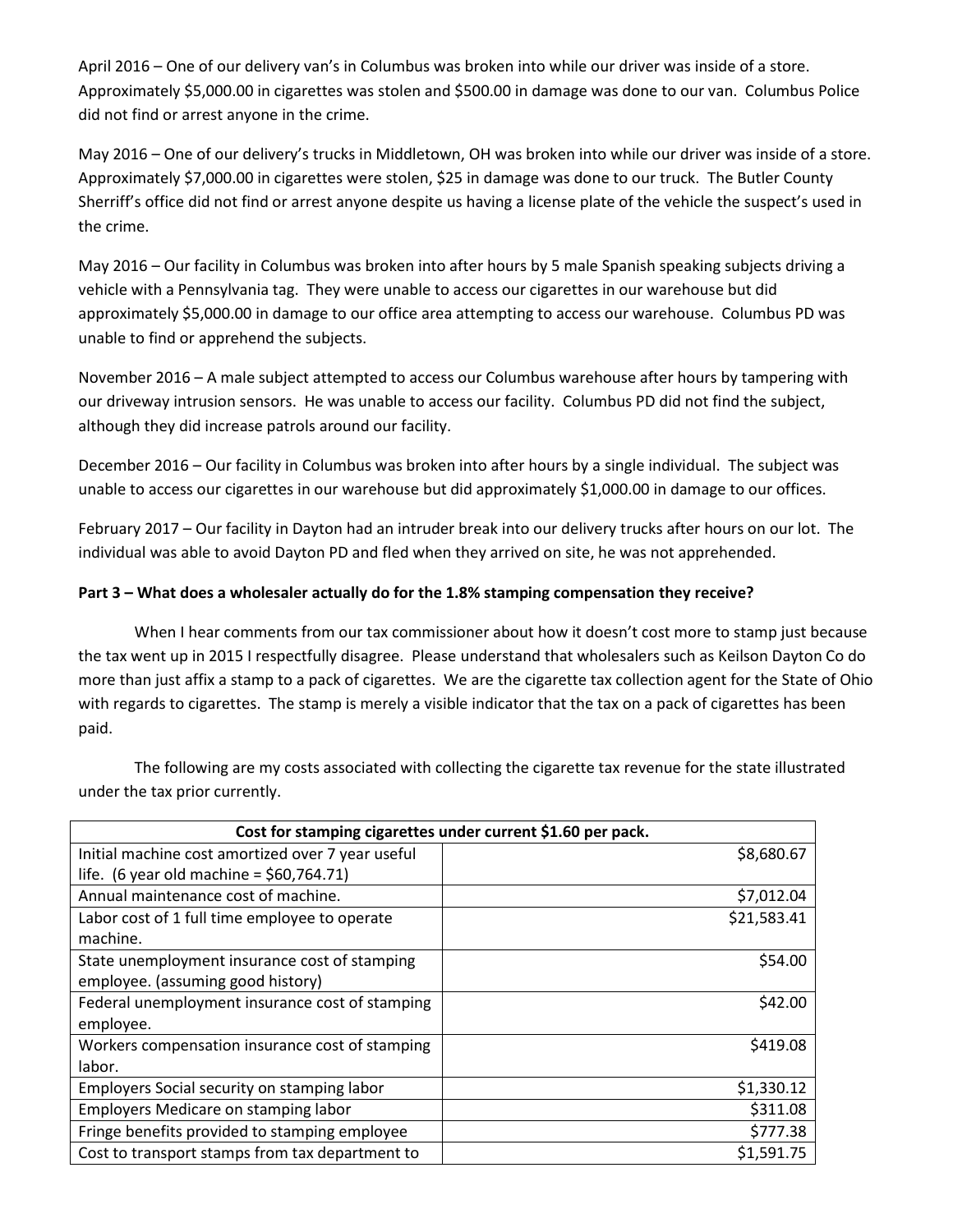| facilities. (We pick up stamps ourselves, were this |             |
|-----------------------------------------------------|-------------|
| not feasible and we had to utilize a third party    |             |
| carrier such as UPS, this cost would be             |             |
| \$78,975.00.)                                       |             |
| Insurance on tax stamps while in possession of      | \$4,957.00  |
| Keilson Dayton Co.                                  |             |
| Interest charged by bank for funds borrowed         | \$2,446.67  |
| during Ohio's COD period.                           |             |
| Rent on 3600 sq ft space allocated for stamping @   | \$12,960.00 |
| \$3.50 / sq ft                                      |             |
| Professional labor allocated to tax stamp reporting | \$5,741.11  |
| to Ohio each month.                                 |             |
| Interest costs of borrowing to cover inventory      | \$24,111.90 |
| carrying costs and accounts receivable associated   |             |
| with 2015 tax increase.                             |             |
|                                                     |             |
| Total costs associated with stamping one machine.   | \$73,647.42 |

My company uses a line of credit with our lending institution for operating capital throughout the year. In 2015, when we had the last cigarette tax increase, I compared our average usage of that line of credit before the tax increase and after the tax increase to determine the affect the increased inventory carrying costs and increased accounts receivable had on my cash flow. During the first half of 2015, my company's average usage on its line of credit was \$1,368,000.00. During the second half of 2015, my company's average usage on its line of credit was \$2,025,000.00. Thus my average daily borrowing increased \$657,000 after the cigarette tax increased by \$.35 per pack in 2015.

The tax commissioner is somewhat correct in his thinking that raising the tax cigarettes doesn't increase the cost to stamp. The machine cost remains the same, all of the associated labor costs remain the same. The costs that increase though are the insurance costs on an item of greater value. As our insurance company treats tax stamps like cash held on premise or transported in our vehicles, any increase in the amount of the tax on cigarettes results in our having to increase our coverage with our insurance carrier. In addition our line of credit usage goes up with our lending institution, mind you for now increase in sales or profit. You may wonder why we have an increase in our line of credit usage given that we receive 30 days to pay the cigarette tax from the state of Ohio. The reason our line of credit usage goes up when the tax increases is based on the fact that we purchase stamps once per week at the beginning of the week to use throughout the duration of the week. Once we pick up a roll from the tax department, the clock begins to run on our terms. We affix the stamp to our inventory as soon as the cigarettes arrive in our warehouse. We generally try to maintain a 2 week inventory in our facility. Thus the cigarettes received from the manufacturer and stamped today, will be sold anywhere from 9-11 business days from now. This level of inventory is maintained to mitigate any supply chain disruption and also maximize the efficiency of our vendors trucking carriers when delivering to our facilities. Once those cigarettes are sold to our customers, we wait for payment from our customers on the receivable. Credit worthiness determines the length of the receivables with our customers but payment is generally collected within 12 business days. Once we receive payment the funds deposited into our bank are not available on the same day deposited, there is a 1 day hold on our funds. Thus a roll of tax stamps picked up by the Keilson Dayton Co. from the tax department on March 6, 2017 will be paid for on or before April 5, 2017, however Keilson Dayton Co. will likely not receive the full value of the tax on that roll from its customers until April 14, 2017. The line of credit usage increase is a result of the increase of the tax during this period of time. I have estimated that the cigarette tax increase proposed in HB49 would lead to a \$350,000.00 increase in our LOC usage, again for no additional unit sales or profit, yet HB49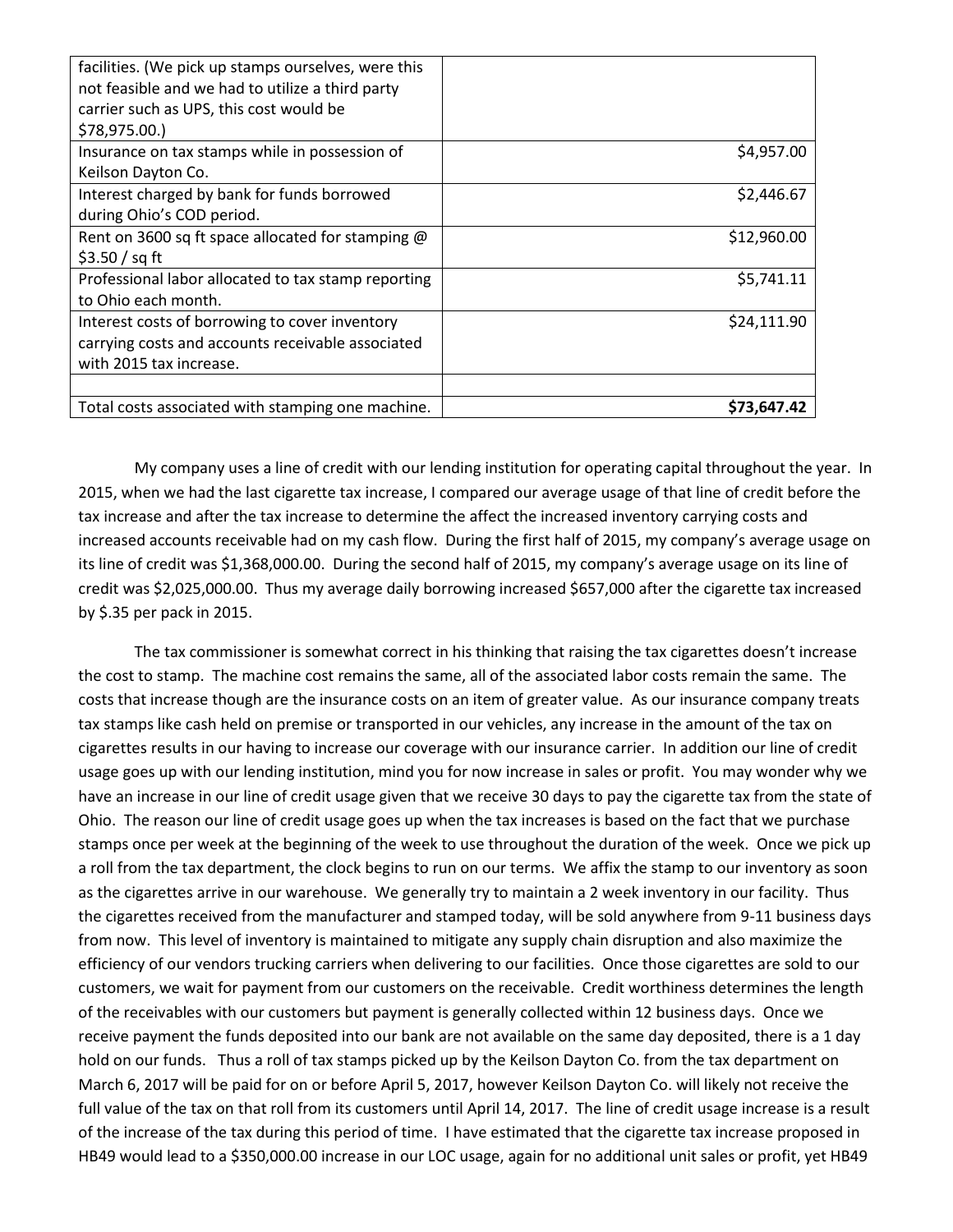wants to cut out stamping compensation and thus require us to incur the additional insurance and interest costs associated with a higher excise tax with less compensation than we receive today? Please understand, we collect this tax on behalf of the state of Ohio and do a very good job at it. When a retailer goes bankrupt and does not pay my company for the product, that retailer also does not pay the tax, yet my company still remits the tax to the State of Ohio today. In 2016, Keilson Dayton Co paid approximately \$4,250.00 in excise taxes to the state of Ohio which we were unable to recover from retailers who chose not to pay us for the product delivered.

## **Part 4 – Why an Other Tobacco Products (OTP) rate of 69% in Ohio is a really bad idea.**

Similar to the previous charts provided for cigarettes, the two charts below show the excise tax rate in Ohio compared to those states that Ohio borders.

|               | <b>Other Tobacco Products Tax Rate</b><br><b>Current 3/9/2017</b> |               | <b>Other Tobacco Products Tax Ra</b><br><b>Proposed 7/1/2017</b> |
|---------------|-------------------------------------------------------------------|---------------|------------------------------------------------------------------|
| Pennsylvania  | Weight Based                                                      | Ohio          | 69%                                                              |
| Michigan      | 32%                                                               | Pennsylvania  | <b>Weight Based</b>                                              |
| Indiana       | 24%                                                               | Michigan      | 32%                                                              |
| Ohio          | 17%                                                               | Indiana       | 24%                                                              |
| Kentucky      | 15%                                                               | Kentucky      | 15%                                                              |
| West Virginia | 12%                                                               | West Virginia | 12%                                                              |

| <b>Other Tobacco Products Tax Rate</b><br><b>Proposed 7/1/2017</b> |                     |  |
|--------------------------------------------------------------------|---------------------|--|
| Ohio                                                               | 69%                 |  |
| Pennsylvania                                                       | <b>Weight Based</b> |  |
| Michigan                                                           | 32%                 |  |
| Indiana                                                            | 24%                 |  |
| Kentucky                                                           | 15%                 |  |
| West Virginia                                                      | 12%                 |  |

Immediately you can see that Ohio goes from being in a good place right in the middle of its border states, higher than some, lower than others. To a position that is over 2x what the next closest ad valorem state is (Michigan), almost 3x the excise tax rate in Indiana, 4x Kentucky's tax rate, and almost 6x the tax rate in West Virginia. It is difficult to compare Ohio to Pennsylvania on the OTP side due to the broken up nature of how they tax the OTP category. In Pennsylvania cigars are not subject to OTP tax, but all other tobacco products are taxed at \$.55 per oz. You as legislators should note that unlike cigarettes where the tax rate is set a fixed amount per pack. OTP is taxed in Ohio based on a percentage of the manufacturer's list price to a wholesaler. Thus as manufacturers take price increases year after year, Ohio receives tax increases every year naturally as the manufacturer's price to wholesale increases.

When I as a wholesaler sell an OTP product to a retailer I make about 4% today. Smugglers who come into Ohio from Pennsylvania with untaxed OTP with untaxed cigars are able to make in excess of 17% today and undercut my prices. If the OTP rate in Ohio goes to 69% would you guess that the amount of smuggling coming into Ohio would increase, decrease or remain the same? OTP is much different than cigarettes in that there is no tax stamp marking on the product to indicate that the tax has been paid. A roll of Copenhagen sold in Ohio looks identical to a roll of Copenhagen sold in Pennsylvania. A State of Ohio enforcement agent in a retail store has no true way to tell if a retailer's OTP product came from a legitimate taxpaying Ohio wholesale dealer, or from a smuggler who brought it in from Pennsylvania. The retailer can buy a few rolls of Copenhagen from a legitimate wholesaler to have and invoice on hand that satisfies a tax enforcement agent, while buying cases of rolls from a smuggler.

Taking the OTP tax rate in Ohio to 69% would be incredibly detrimental to my business. It would also be a huge stimulant to the untaxed OTP smuggling in Ohio. Even though tobacco tax enforcement is active in the marketplace, Ohio does not enough enforcement agents to stop the smuggling problem altogether under today's rates. If the incentive to smuggle OTP into Ohio increases, more and more smuggling will take place. Tax enforcement agents will be faced with an increased workload; I will be faced with declining revenues. Danger for agents will increase as the state brings in more and more smuggled product from outside of Ohio. Let's face it,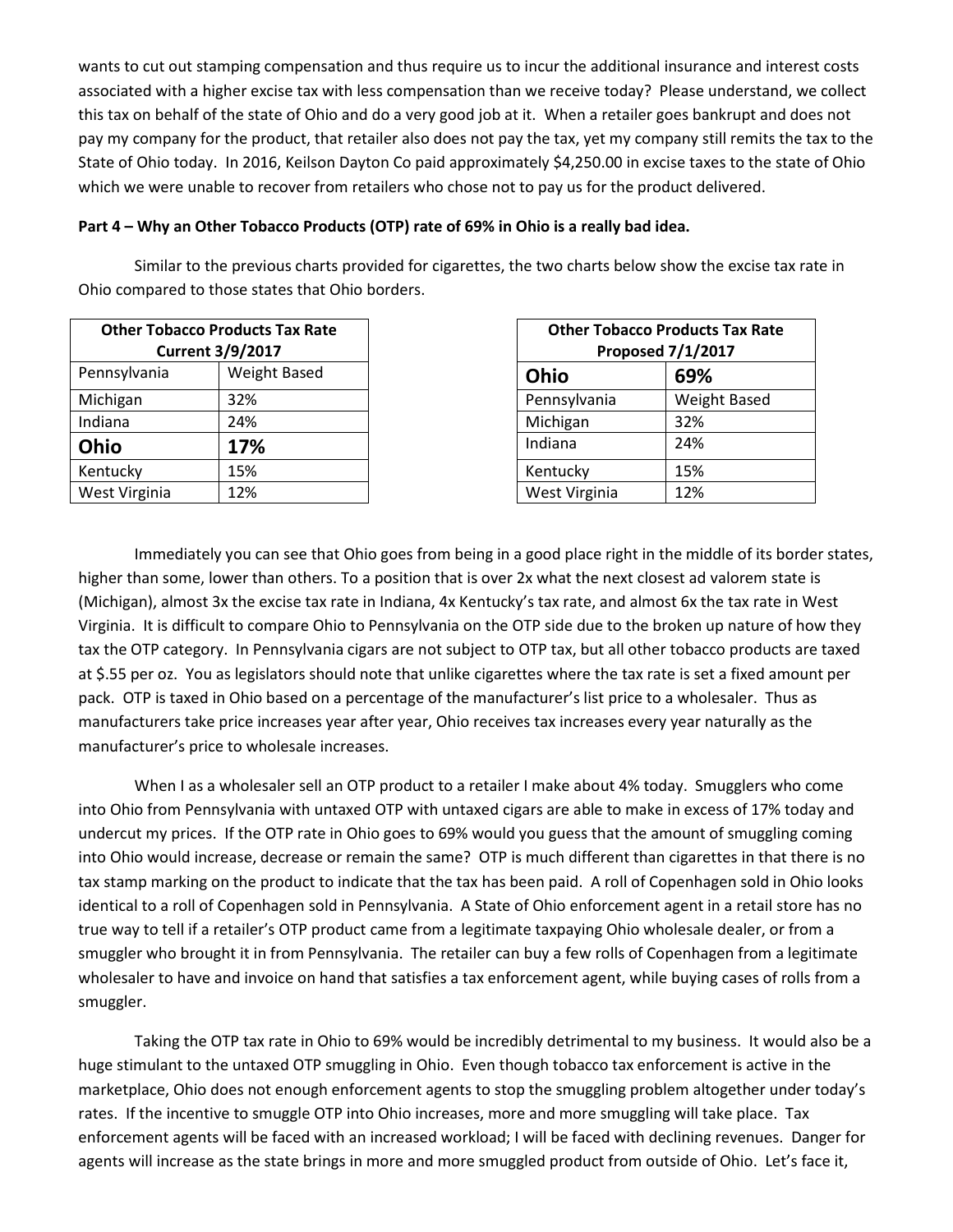not all smugglers are going to surrender peacefully when they are caught. The penalties for smuggling untaxed OTP into Ohio are minor in comparison with the penalties for other crimes, such as drug dealing. When Ohio increases the incentive to smuggle untaxed OTP into the state with such an unusually high OTP excise tax rate, the criminal element will choose to participate in this type of smuggling over other crimes due to it being more lucrative and lower risk. As I said two years ago, when Ohio can stop OTP smuggling 100% of the time at the current 17% tax rate, then Ohio can consider raising the OTP rate, but raising the rate when Ohio cannot stop the smuggling problem it has today will lead to lower revenues for Ohio, lower revenues for my business, and increased profits for criminals.

Today Ohio is right in the middle of the states surrounding it. That is a good place to be, higher tax than some, lower tax than others, but overall Ohio is in parity with the surrounding states. Ohio should stay where it is on OTP excise taxes. 17% excise tax is much better than 0% on smuggled product. I cannot stress highly enough how a 69% OTP tax rate in Ohio would destroy my business and the OTP excise tax revenue collected by the State of Ohio would not increase proportionally.

#### **Part 5 – OTP Compensation**

While not as labor and cash flow intensive as cigarettes, collecting the OTP taxes for the State of Ohio does incur its share of costs. Wholesalers still are responsible for the paying the tax even if the retailer does not pay the wholesaler for the product. Wholesalers still have to pay professional labor to prepare the returns on a monthly basis. For Keilson Dayton Co, the monthly labor cost allocated to the activity of preparing the OTP returns is \$1,041.67. Currently the tax department is changing the methodology in which OTP returns are to be submitted to the department from a paper based methodology to an electronic filing methodology. The tax department communicated the requirements for submitting under this new methodology earlier this year. As a wholesaler making system software changes at our company to accommodate this new way of filing our returns will have an approximate cost to us of around \$5,000.00.

Interestingly enough, changes to the OTP excise tax rate or methodology would likely require additional programming changes on our end to accommodate the proposed e filing. I feel fairly certain that the tax department would need to make system changes to their filing system under similar circumstances.

#### **Part 6- Consistency of Business Operations**

As a business owner in Ohio who specializes in tobacco, the last few years have been troubling to me. Ohio has not given me any long term consistency and it makes me question the long term viability of continuing to do business in Ohio. In 2013, the State of Ohio Budget Bill was presented to raise the cigarette and OTP taxes. OTP was increased on a category of cigars at that time. In 2014, the MBR pursued increased cigarette and OTP taxes. Fortunately the legislature decided at that time not to pursue additional excise taxes. In 2015, again the State of Ohio Budget Bill pursued excise tax increase on cigarettes and other tobacco products. The legislature decided to go with a \$.35 per pack increase in the cigarette tax rate. In 2016 we had a year off of fighting this battle, but here we are again in 2017 fighting the same battle. Why would I make any long term investment in growing my business in Ohio when the focus of this administration seems to be on establishing a tax rate that would effectively put me out of business? As a business owner, I want consistent policy that is set and then left alone for a lengthy period of time (such as 10 years or so). I do not want to see policy that changes every other year when Ohio establishes its budget. Ohio raised the OTP excise tax in 2013 with the cigar changes. Ohio raised the excise tax rate on cigarettes in 2015. It is 2017; 4 years since the last OTP change and 2 years since the last cigarette change and we are discussing raising excise tax rates again. That is not consistent tax policy and does not encourage me to continue to invest in Ohio.